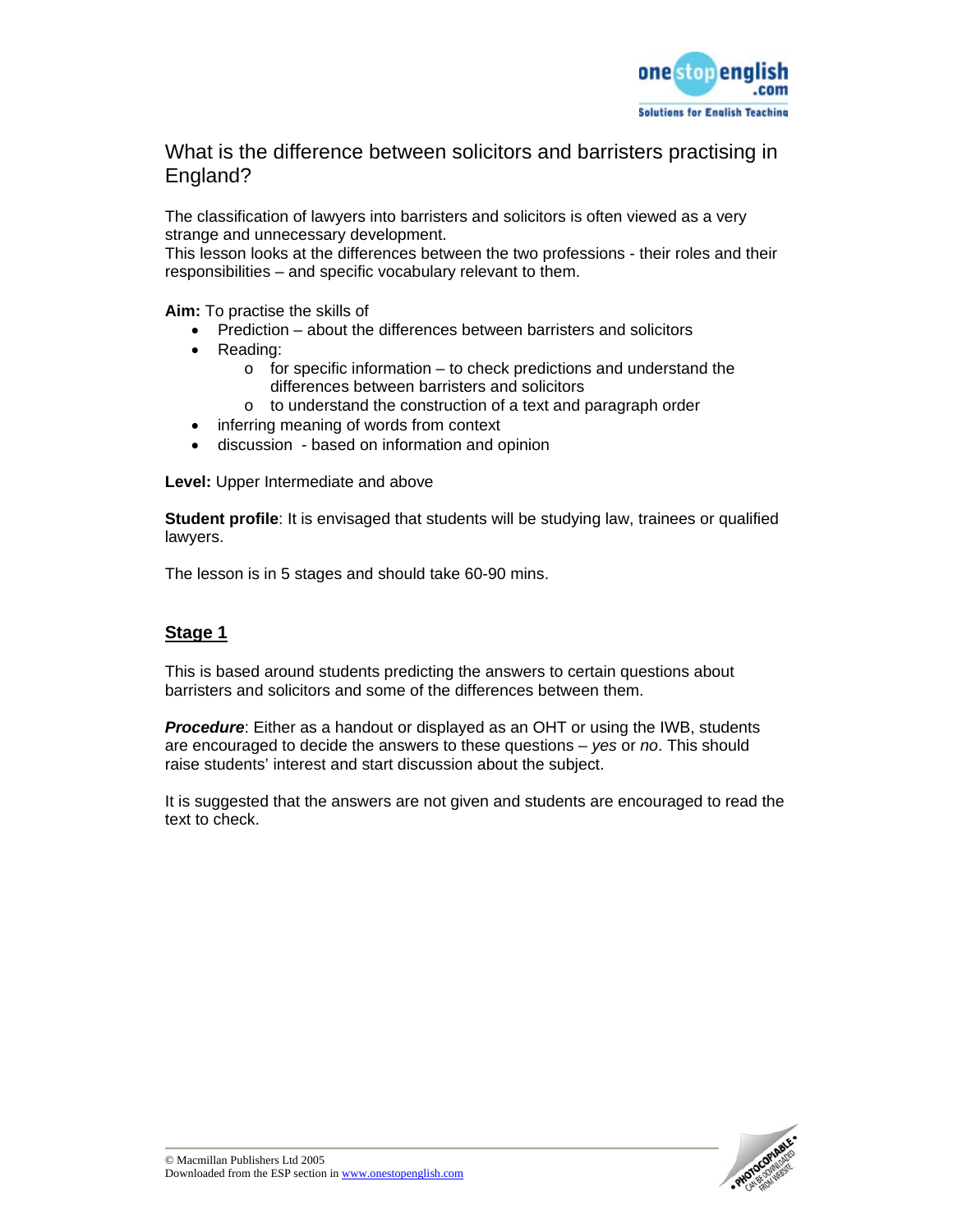

|                                                                  | solicitors                                                                                                                                                                                                                                          | barristers                                                                                                                                                                                                                                                   |
|------------------------------------------------------------------|-----------------------------------------------------------------------------------------------------------------------------------------------------------------------------------------------------------------------------------------------------|--------------------------------------------------------------------------------------------------------------------------------------------------------------------------------------------------------------------------------------------------------------|
| Do they have the right to<br>speak in all courts?                | Solicitors can usually only<br>advocate in the lower<br>courts, such as Magistrates<br>Courts; they can pursue<br>higher rights of audience<br>should they wish to do so<br>when they have taken the<br>appropriate training and<br>qualifications. | Yes                                                                                                                                                                                                                                                          |
| Do clients have direct<br>contact with them?                     | Yes                                                                                                                                                                                                                                                 | The client's contact with<br>their Barrister is through<br>the Solicitor who will<br>usually choose which<br>Barrister to instruct and act<br>as an intermediary.                                                                                            |
| Do they only give advice<br>about specialist areas?              | solicitors can specialise but<br>usually do general work as<br>well                                                                                                                                                                                 | Yes                                                                                                                                                                                                                                                          |
| Do they need a law<br>degree to qualify?                         | No - If you don't have a law<br>degree then you first of all<br>must take a Graduate<br>Diploma in Law (GDL) then<br>take the Legal Practice<br>Course                                                                                              | Yes                                                                                                                                                                                                                                                          |
| Do they have to accept<br>all the work that they are<br>offered? | No                                                                                                                                                                                                                                                  | Yes - Barristers cannot turn<br>down work as their Code of<br>Conduct has a 'cab rank'<br>rule – they must accept any<br>case they are offered<br>subject to availability of<br>time, suitability within their<br>own speciality or giving a<br>good reason. |
| Which profession is<br>smaller (in numbers)?                     | 90,000 solicitors as of 2003                                                                                                                                                                                                                        | 14,000 barristers as of<br>2003                                                                                                                                                                                                                              |
| Can they be sued for<br>negligence?                              | Yes-professional<br>negligence also breach of<br>contract                                                                                                                                                                                           | Yes - are liable for their<br>advocacy in court as well<br>as their work out of court                                                                                                                                                                        |
| Do they always work on<br>their own?                             | $No$ – they usually work in<br>partnerships                                                                                                                                                                                                         | $Yes - they are self-$<br>employed but work<br>together in Chambers to<br>share costs                                                                                                                                                                        |

# **Stage 2**

**Procedure**: Students read the text to check their predictions

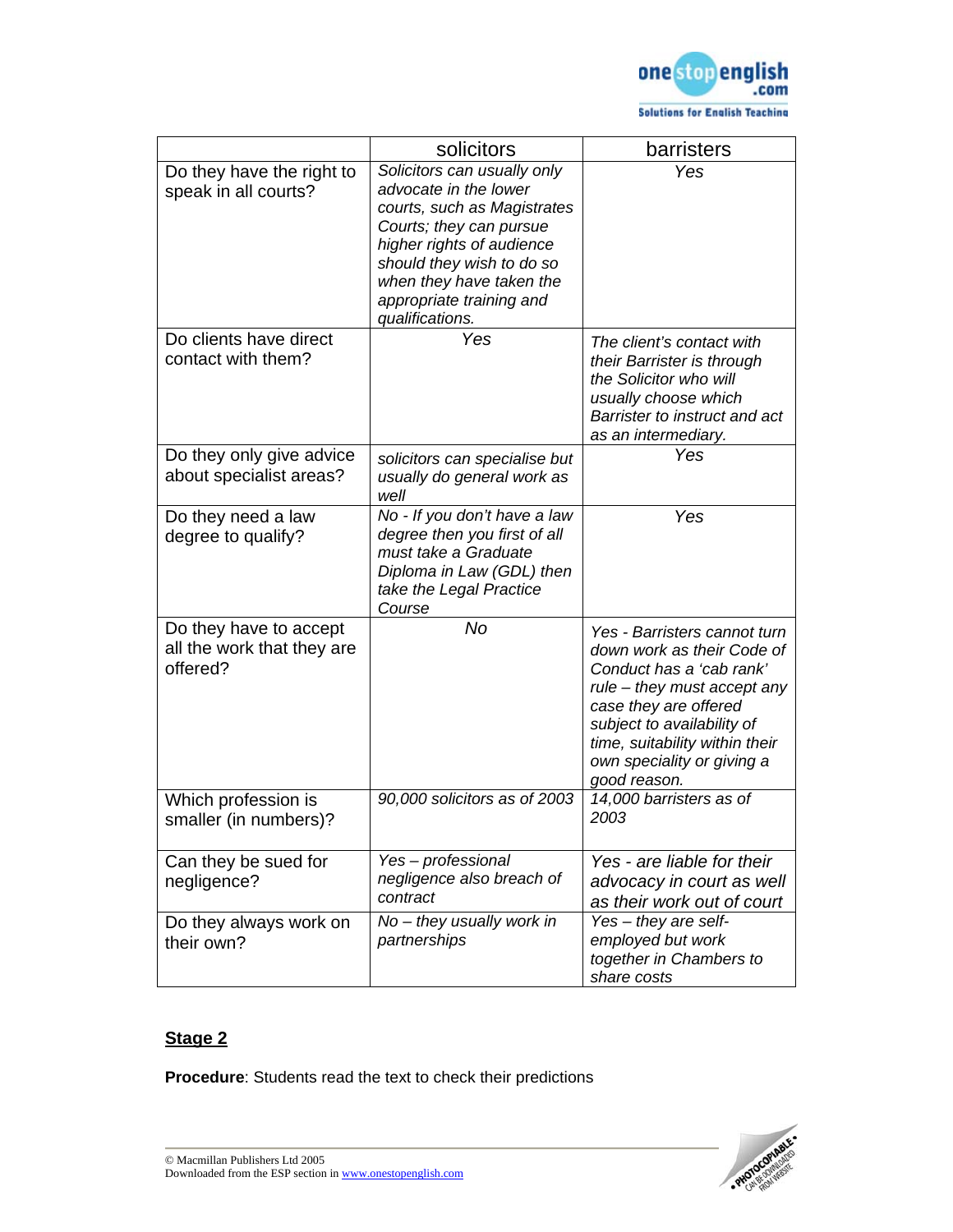

Use the text as a reading comprehension to raise interest and understanding in the topic. Correct students' answers and deal with any questions. Hopefully the text will provide the answers for most students at this stage.

You could also direct students to these websites for further information:

*Solicitors: Barristers:*  http://www.lawsociety.org.uk/home.law

*There are over 90,000 solicitors and 14,000 barristers – as of 2003* 

*The failure rate in achieving a lasting career is one in three as a barrister. This is probably due to the difficulty in earning a regular wage and the costs of working 'in chambers'.* 

*Not all solicitors practice – about 25% of them work in-house for companies and other profit or non-profit making organisations and the government.* 

*The specialist area of law will determine the amount of advocacy that barristers are involved in. Some areas of law will usually involve more advocacy (for example, Criminal, family and employment) - Commercial usually less so.* 

*Barristers are self-employed and they are responsible for all their own paperwork such as VAT, tax and expenses which is why they work together in chambers to share the costs. Solicitors are usually employed.* 

*Solicitors can usually only advocate in the lower courts, such as Magistrates Courts; they can pursue higher rights of audience should they wish to do so when they have taken the appropriate training and qualifications. Barristers have the right of audience in all courts.* 

*The client's contact with their Barrister is through the Solicitor who will usually choose which Barrister to instruct and act as an intermediary.* 

*For solicitors there is a contractual relationship with the Client and they can be sued for professional negligence As a result of a decision of the House of Lords in 2000 it was determined that Solicitors are liable for their advocacy in court as well as their work out of court, this ruling also applies to barristers.* 

*Barristers only specialise in a particular area of law, solicitors can also specialise but usually do general work as well.* 

*Barristers cannot turn down work as their Code of Conduct has a 'cab rank' rule – they must accept any case they are offered subject to availability of time, suitability within their own speciality or giving a good reason.* 

*The normal way to become a solicitor is obtain a law degree then pass the Legal Practice Course (LPC); this is a further course of study, designed to prepare you for work in a solicitor's office which takes a year. After this you then spend two years working in a solicitors' office under a training contract.* 

*If you don't have a law degree then you first of all must take a Graduate Diploma in*  Law (GDL) then take the LPC. You must have a law degree to train as a barrister.

#### **Stage 3**

**Procedure***:* Give students the text. It is suggested that the individual paragraphs are cut up as it will be easier for students to work together and discuss and agree the correct order.

Feed back answers - the linking is suggested - and deal with any questions

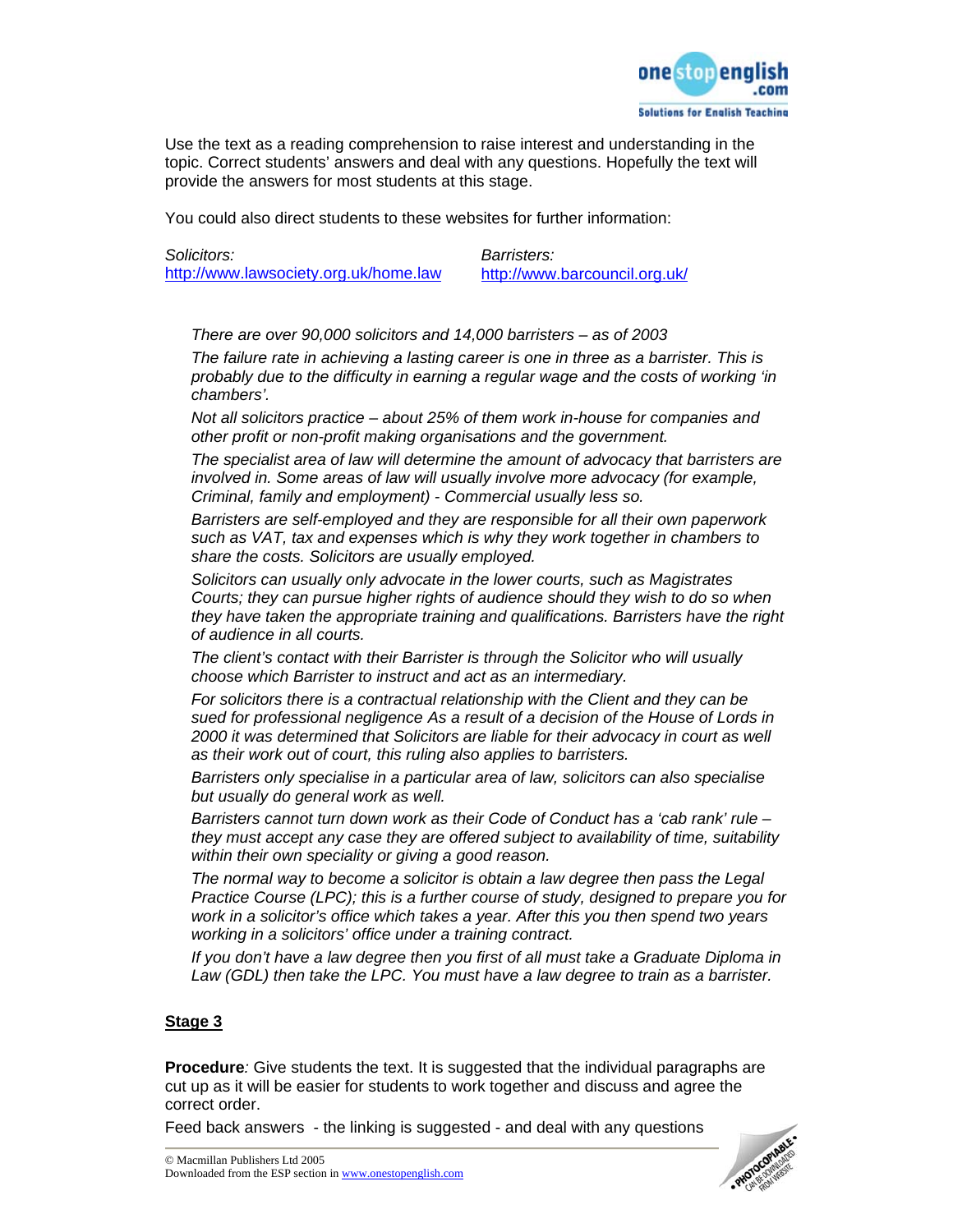

#### **Complete text:**

In England there are two legal practitioners - solicitors and barristers. If you have a problem and need legal advice you go to a solicitor first of all.

*Linking: They* refers to solicitors

*They* will give you advice - general or specific - depending on your problem. If you need more specialist advice or need to go to court, your solicitor will instruct a barrister.

*Linking*: talking about relationship between client, solicitor and barrister

As a client of a solicitor you cannot hire a barrister, a solicitor will usually choose the barrister they consider suitable for your situation and all contact is through them.

*Linking*: describing a barrister's duties

A barrister is supposed to provide services if requested, unless there is good reason not to. The fees involved can mean that for most clients a highly experienced barrister is very expensive and their fees can increase substantially if the barrister is a QC (Queens Counsel).

*Linking*: describing what a QC is

A QC is appointed by the Lord Chancellor (the head of the judiciary and also a cabinet minister and member of the Government) from barristers who have been practising for at least 10 years since they were 'called to the bar' (or qualified as a barrister). A QC is also called 'a silk' as once they are appointed they 'take silk' and wear a silk gown in court.

*Linking*: describing what a barrister wears

All barristers must be robed properly in court and wear a gown and wig otherwise they will not be 'heard' if they try to speak to the judge.

*Linking*: describing the right of advocacy

The right to audience for a barrister is in all courts but a solicitor's advocacy is limited to the Magistrates' Courts and County Courts. Solicitors can argue cases in higher courts if the case is uncontested or they obtain a Certificate of Advocacy.

*Linking*: describing liability



© Macmillan Publishers Ltd 2005 Downloaded from the ESP section in www.onestopenglish.com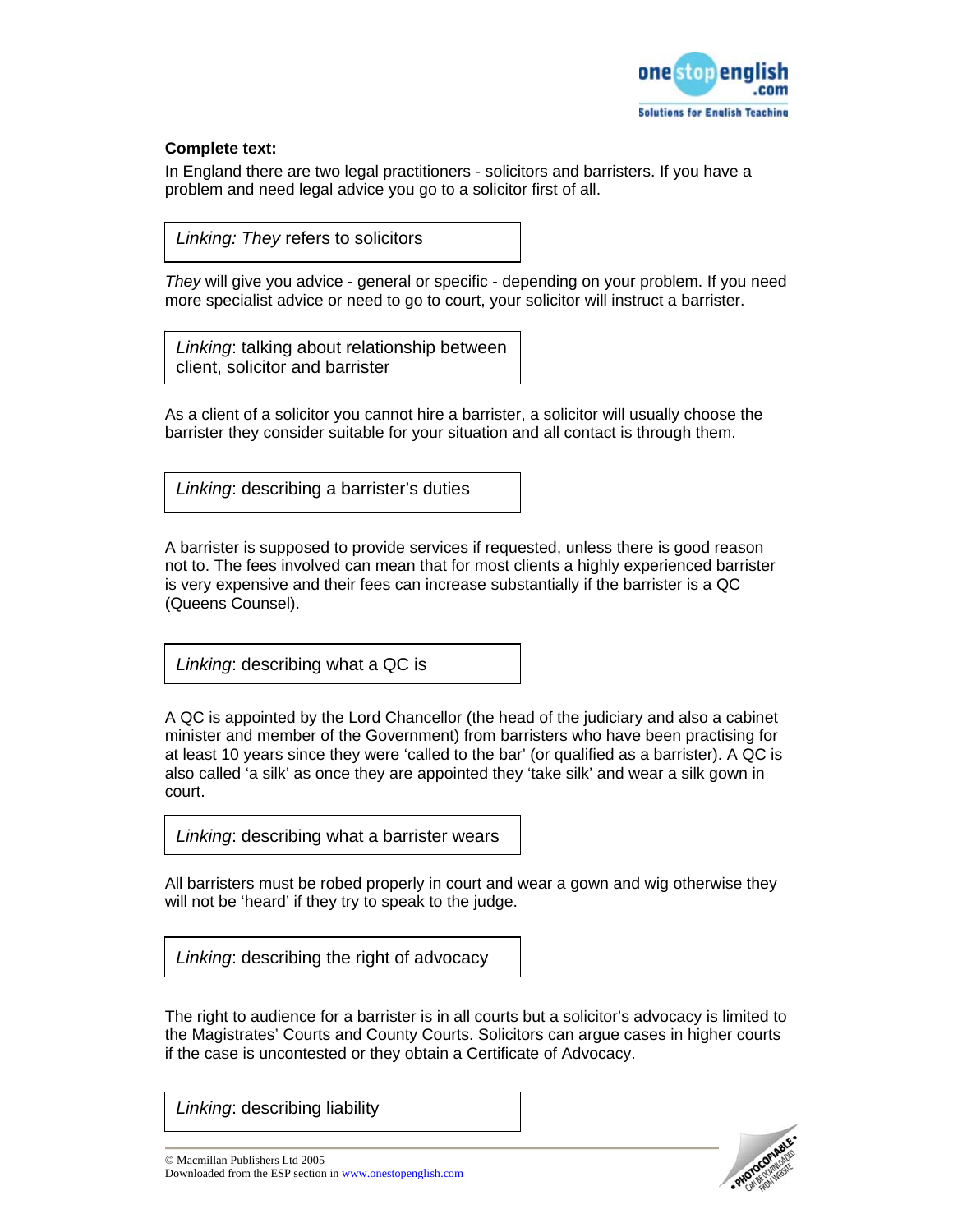

A client has a contractual relationship with their solicitor so they can sue for breach of contract or negligence, including their advocacy in court.

Barristers may also be sued for negligence in respect of their advocacy as well the work they do outside court.

|--|

|--|--|--|

### **Stage 4**

**Procedure:** Students work out meaning of definitions of words used in the texts. If necessary, encourage students to use dictionaries.

#### **Answers**

| a professional who gives legal advice and<br>assistance to clients and represent them<br>in court or in other legal matters | a lawyer        |
|-----------------------------------------------------------------------------------------------------------------------------|-----------------|
| to give orders to                                                                                                           | to instruct     |
| to argue in court                                                                                                           | advocacy        |
| a charge for a professional service                                                                                         | fees            |
| the opportunity to be heard                                                                                                 | audience        |
| a failure to act                                                                                                            | negligence      |
| not disputed                                                                                                                | uncontested     |
| a suite of rooms                                                                                                            | chambers        |
| to try to gain or accomplish                                                                                                | to pursue       |
| not working for somebody                                                                                                    | self-employed   |
| to decide                                                                                                                   | to determine    |
| a court order or decision                                                                                                   | a ruling        |
| a person legally appointed by another to<br>act as their agent                                                              | an attorney     |
| failure to carry out a legal obligation, or a<br>promise                                                                    | a breach        |
| an agent between people                                                                                                     | an intermediary |